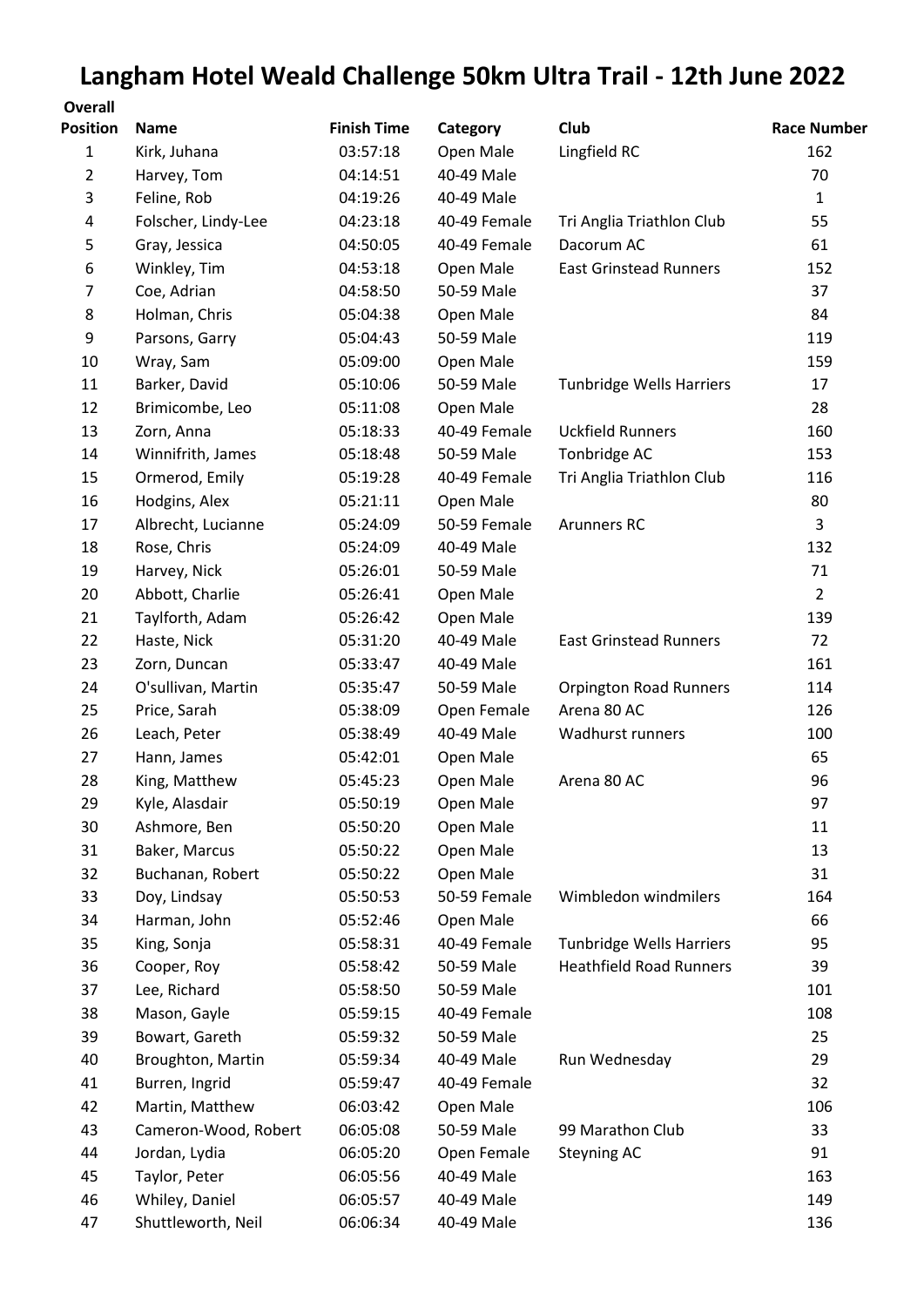| 48 | Okoye, Hakeem          | 06:12:36 | 40-49 Male   |                                 | 115            |
|----|------------------------|----------|--------------|---------------------------------|----------------|
| 49 | Ridge, John            | 06:14:21 | 50-59 Male   | Tonbridge AC                    | 131            |
| 50 | Hindle, Alexis         | 06:14:24 | Open Male    |                                 | 77             |
| 51 | Briceno, Victor        | 06:15:42 | 50-59 Male   |                                 | 27             |
| 52 | Williams, Rosie        | 06:16:59 | 50-59 Female | Sittingbourne striders          | 151            |
| 53 | White, Gary            | 06:19:22 | 50-59 Male   | <b>Brighton Phoenix</b>         | 150            |
| 54 | Harrington, Sharona    | 06:19:22 | 40-49 Female | <b>Burgess Hill Runners</b>     | 67             |
| 55 | Howsam, Alexis         | 06:20:13 | 40-49 Female |                                 | 86             |
| 56 | Smith, Ben             | 06:20:47 | 40-49 Male   | <b>Hove Hornets</b>             | 137            |
| 57 | Johnston, Phillip      | 06:23:07 | Open Male    |                                 | 90             |
| 58 | Blanco, Ruth           | 06:23:51 | 40-49 Female |                                 | 24             |
| 59 | Henry, Lissie          | 06:25:17 | Open Female  | <b>VCGH</b>                     | 74             |
| 60 | Hollins, Michelle      | 06:25:53 | 50-59 Female | Lingfield RC                    | 83             |
| 61 | Phillipson, James      | 06:25:54 | 40-49 Male   |                                 | 123            |
| 62 | Randle, Tom            | 06:28:03 | Open Male    |                                 | 127            |
| 63 | Mulready, Thomas       | 06:28:17 | Open Male    | <b>Tunbridge Wells Harriers</b> | 111            |
| 64 | Tett, Saskia           | 06:28:48 | Open Female  |                                 | 141            |
| 65 | Turner, Mick           | 06:30:14 | 50-59 Male   | <b>Striders of Croydon</b>      | 145            |
| 66 | Browning, Ben          | 06:30:33 | 40-49 Male   |                                 | 30             |
| 67 | Woolcombe, Neil        | 06:35:47 | 40-49 Male   | Harvel Hash House Harriers      | 157            |
| 68 | Potter, Lisa           | 06:35:47 | Open Female  | Harvel Hash House Harriers      | 125            |
| 68 | Woolcombe, Sarah       | 06:35:47 | 40-49 Female | Harvel Hash House Harriers      | 158            |
| 70 | Wisby-Thomas, Karen    | 06:35:47 | 50-59 Female | Harvel Hash House Harriers      | 155            |
| 71 | Naylor, Joshua         | 06:38:06 | Open Male    |                                 | 112            |
| 72 | Kemp, Nick             | 06:38:46 | 40-49 Male   |                                 | 93             |
| 73 | Parnham, Maria         | 06:39:26 | 50-59 Female |                                 | 118            |
| 74 | Fairbrother, George    | 06:40:08 | 50-59 Male   | <b>Orpington Road Runners</b>   | 54             |
| 75 | Schunke-Bleiss, Sandra | 06:42:09 | 40-49 Female | LT Hemsbach                     | 134            |
| 76 | Reiter, Thomas         | 06:42:09 | 60-69 Male   | LT Hemsbach                     | 129            |
| 77 | Crowle, Brent          | 06:45:21 | 50-59 Male   | 100 Marathon Club               | 43             |
| 78 | Blackett, Nicola       | 06:46:34 | Open Female  |                                 | 22             |
| 79 | Blackett, Wayne        | 06:46:37 | 40-49 Male   |                                 | 23             |
| 80 | Allieu, Mary           | 06:46:53 | 40-49 Female | Metropolitan police AC          | 8              |
| 81 | Hodge, Jon             | 06:48:57 | 50-59 Male   | Tunbridge Wells Harriers        | 79             |
| 82 | Barford, Teresa        | 06:48:57 | 50-59 Female |                                 | 16             |
| 83 | Griffin, Mark          | 06:48:58 | 50-59 Male   |                                 | 63             |
| 84 | Baptiste, Melie        | 06:50:32 | Open Female  | Vegan runners                   | 15             |
| 85 | Baptiste, Rory         | 06:50:33 | Open Male    | <b>Weald Triathlon Club</b>     | 14             |
| 86 | Cox, Amy               | 06:51:15 | 40-49 Female |                                 | 40             |
| 87 | Bennett, Michael       | 06:51:49 | 50-59 Male   | <b>Orpington Road Runners</b>   | 21             |
| 88 | Begley, Sarah          | 06:52:57 | Open Female  | <b>East Grinstead Runners</b>   | 19             |
| 89 | Trabucatti, Stephan    | 06:52:58 | Open Male    | <b>East Grinstead Runners</b>   | 143            |
| 90 | Palopoli, Gemma        | 06:53:40 | Open Female  |                                 | 117            |
| 91 | Allen, Gemma           | 06:53:41 | Open Female  |                                 | $\overline{7}$ |
| 92 | Thompson, Mark         | 06:53:41 | 60-69 Male   |                                 | 142            |
| 93 | Pawley, Ben            | 06:55:06 | 40-49 Male   |                                 | 120            |
| 94 | Alderdice, Simon       | 06:55:40 | 50-59 Male   |                                 | 4              |
| 95 | Harvey, Karen          | 06:57:45 | 50-59 Female | Lewes Athletics Club            | 69             |
| 96 | Lambrou, Nina          | 07:00:10 | 40-49 Female | <b>Hastings Runners</b>         | 98             |
| 97 | Fry, Annette           | 07:00:10 | 50-59 Female | <b>Hastings Runners</b>         | 58             |
| 98 | Bendle, Sarah          | 07:00:10 | 40-49 Female | <b>Hastings Runners</b>         | 20             |